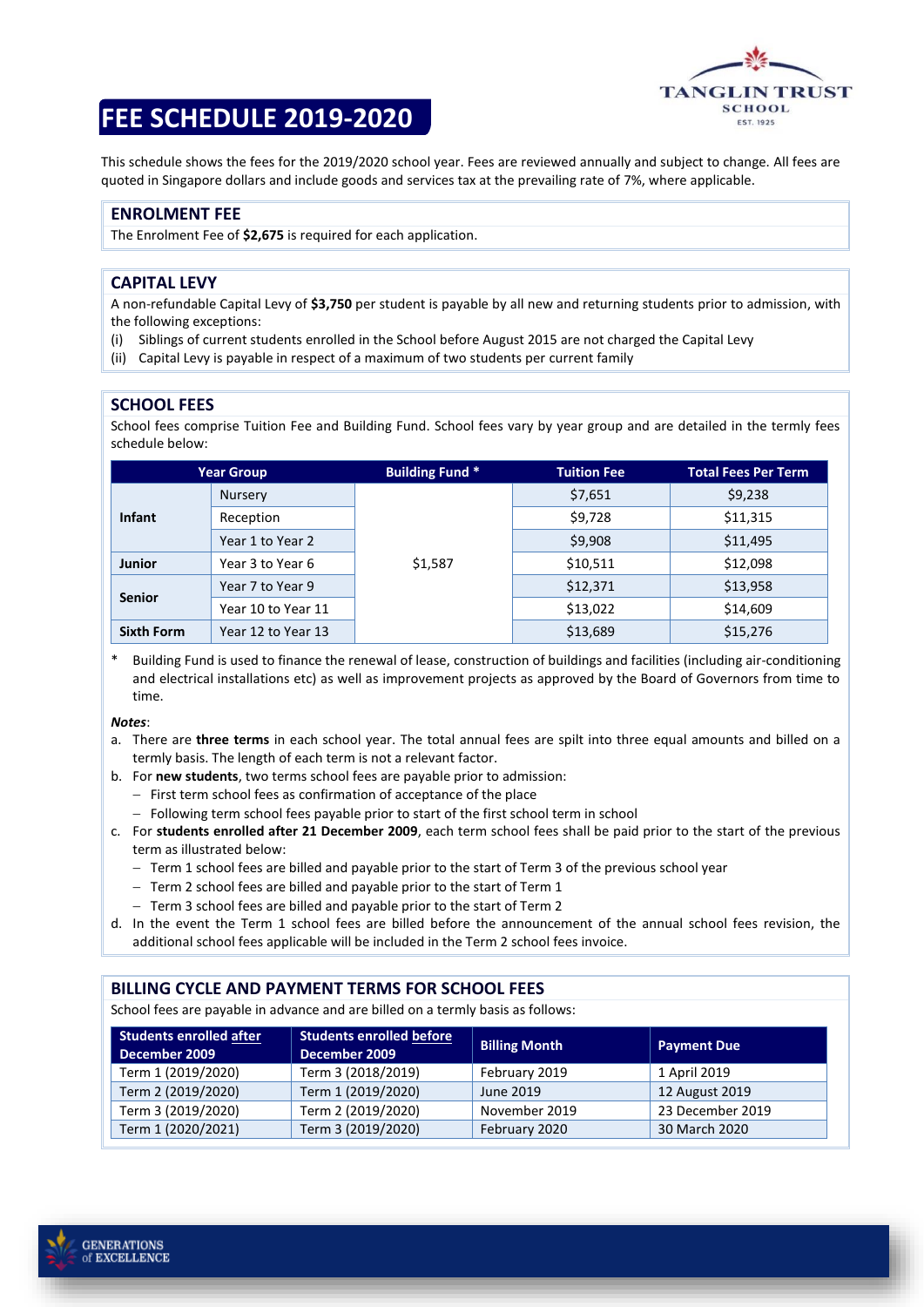# **FEE SCHEDULE 2019-2020**



# **EXAMINATION FEES**

External examinations fees for GCSE, IGCSE, A Level or IB Diploma are not included in the termly fees invoice but are notified separately at the appropriate time of the year (usually December or January for IB and March or April for GCSE, IGCSE and A Level). Fees are payable by the due date stipulated by the school and are generally payable prior to the examination sessions.

Examination fees include registration and subject fees set by examination boards and handling charges covering courier charges, invigilation cost etc.

# **OTHER COSTS**

Families may incur additional costs during enrollment and these costs include, but are not limited to the following:

| <b>Bus Transport</b>                                | Bus fees are set by the service provider and invoiced directly by them.                                                                                                                                                                                     |  |  |
|-----------------------------------------------------|-------------------------------------------------------------------------------------------------------------------------------------------------------------------------------------------------------------------------------------------------------------|--|--|
| <b>Uniforms</b>                                     | Sold separately at the School Shop.                                                                                                                                                                                                                         |  |  |
| <b>Food Services</b>                                | Infant school students are required to bring their own snacks and lunches.<br>Junior and Senior school students can access the food services available at canteens<br>and cafes throughout the school and payment is made directly to the school's caterer. |  |  |
| school<br><b>Books</b><br>other<br>and<br>resources | School fees include textbooks and exercise books.<br>Replacement of lost or damaged textbooks, exercise books, library books and other<br>school resources are expected to be funded by the student/family.                                                 |  |  |
| <b>Technology</b>                                   | Students from Year 5 to Year 13 are required to have their own personal mobile<br>technology device to support their learning.<br>Full details of the requirements for each year group are published on the TTS Portal.                                     |  |  |
| <b>Trips and Activities</b>                         | Costs for outdoor education trips, overseas sports and optional trips as well as paid<br>activities and events on offer by the school will be notified by the relevant departments<br>at the appropriate time in the school year.                           |  |  |

# **REFUND OF FEES AND FURTHER INFORMATION**

Information and further conditions are included in th[e Conditions Governing Enrolment and Admissions](https://www.tts.edu.sg/uploaded/documents/admissions/conditions_governing_enrolment_and_admissions_rev_after_Dec09.pdf) which are available via the school's website [www.tts.edu.sg.](http://www.tts.edu.sg/)

### **CONTACT US**

If you require further information on fees, please contact our team a[t schoolfees@tts.edu.sg.](mailto:schoolfees@tts.edu.sg)